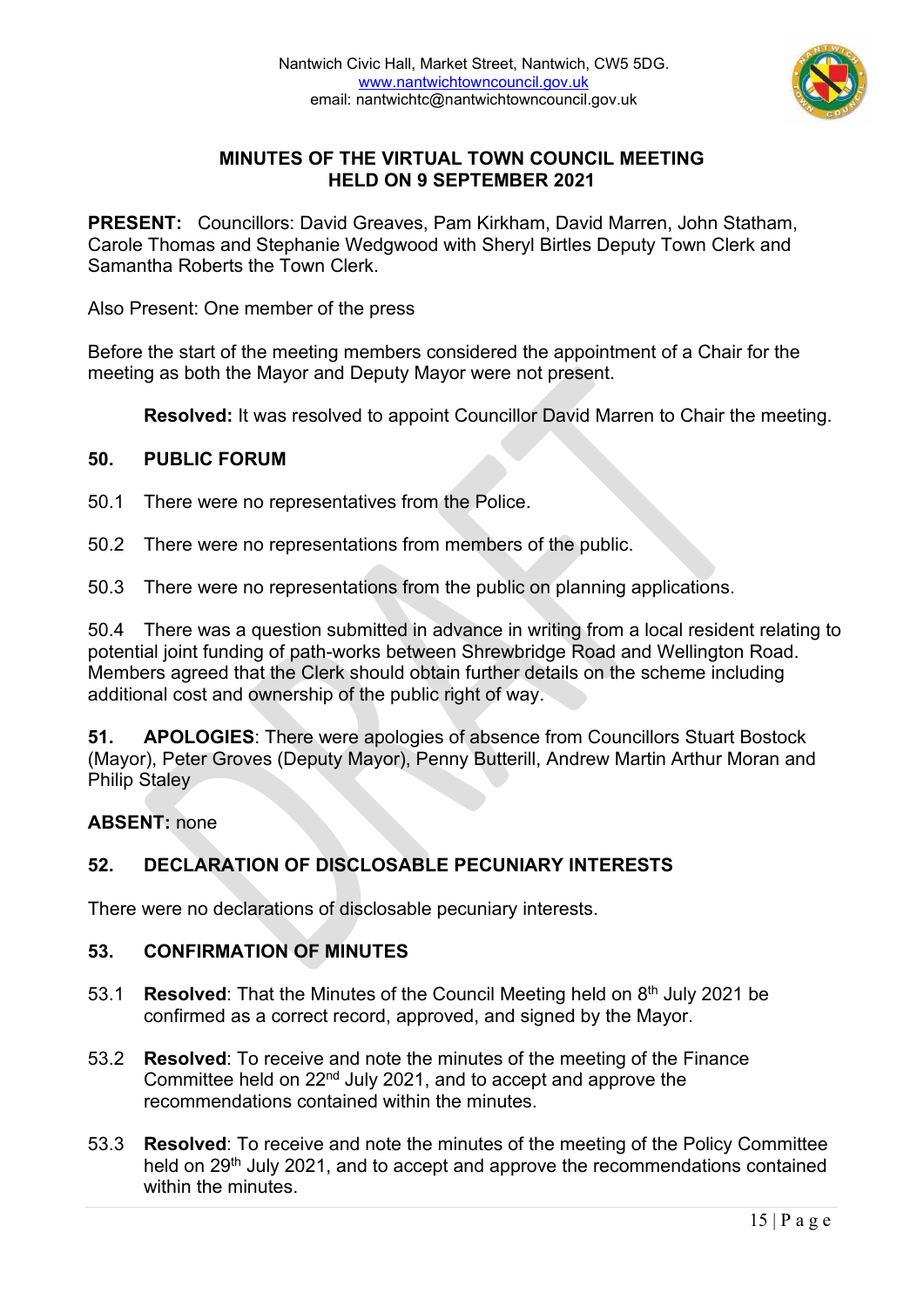# **54. MAYOR'S REPORT**

The Chair advised that he was unable to provide an update on the Mayor's activities but a list of appointments were attached.

## **55. PLANNING CONTROL**

Members considered the planning applications and supported the recommendations of the Clerk.

**Resolved**: It was resolved that the recommendations of the Clerk be reported to Cheshire East.

### **56. CCTV QUARTER ONE REPORT**

Members considered the previously circulated first quarterly report. The Clerk advised that she had met with the CCTV manager at the end of August, advising that the Manager would be happy to attend the next meeting of the Town Council. The Clerk also advised that there was an invitation for members to visit the Control room and she would make arrangements for the visit with interested members.

**Resolved**: It was resolved to note the content of the first quarterly report.

### **57. CHALC ANNUAL GENERAL MEETING**

Members considered representation of the Town Council at the Annual General meeting and agreed that Councillors Stuart Bostock and David Marren would represent the Town Council along with the Clerk. Members also discussed the possibility of including a notice of motion. The Clerk suggested that as the issue of double taxation has been raised a number of times over recent months that maybe members would wish to include a motion relating to the issue. Members agreed that this would be suitable notice of motion.

**Resolved**: It was resolved that:

- a) Councillors Stuart Bostock and David Marren with the Clerk would attend the Annual General Meeting;
- b) A suitably wording notice of motion be sent asking that ChALC investigate the issues of double taxation identifying local examples in the borough and developing proposals for Cheshire East to address the issues.

# **58. CHESHIRE EAST COUNCIL CONSULTATION – ASSET TRANSFER POLICY**

The Clerk advised members that the consultation on the draft policy for asset transfer was open for responses until 17<sup>th</sup> September and suggested members may wish to provide a response given the recent interest by Council. Councillor Marren agreed that a response should be provided commenting on his concerns with a couple of areas within the draft policy. He added that the draft policy suggests that any proposed asset transfer from Cheshire East to an organisation would be cost neutral to Cheshire East, suggesting that any additional costs such as legal costs for both parties would have to be covered by the applying organisation. Councillor Marren also raised concerns relating to the need to develop an